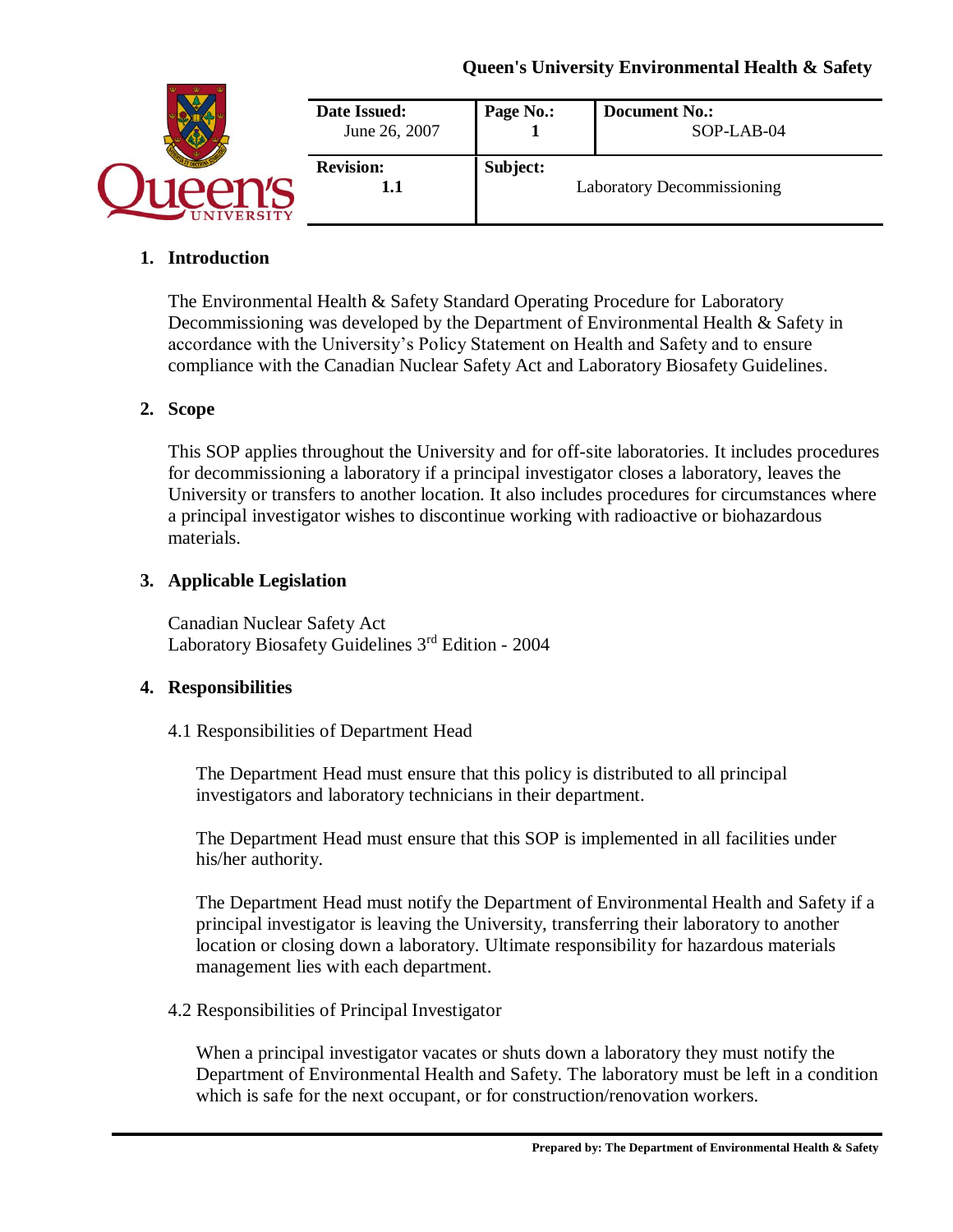|            | Date Issued:<br>June 26, 2007 | Page No.: | <b>Document No.:</b><br>SOP-LAB-04 |
|------------|-------------------------------|-----------|------------------------------------|
| UNIVERSITY | <b>Revision:</b><br>1.1       | Subject:  | Laboratory Decommissioning         |

It is the responsibility of the principal investigator to ensure that all hazardous materials in use in the laboratory are disposed of in the proper fashion.

## 5. Laboratory Closeout Procedure

- a. Download the Laboratory Decommissioning Procedures Checklist at [https://www.safety.queensu.ca/sites/webpublish.queensu.ca.ehswww/files/files/General%2](https://www.safety.queensu.ca/sites/webpublish.queensu.ca.ehswww/files/files/General%20Safety/lab-decom-check.pdf) [0Safety/lab-decom-check.pdf](https://www.safety.queensu.ca/sites/webpublish.queensu.ca.ehswww/files/files/General%20Safety/lab-decom-check.pdf)
- b. Perform the steps that apply to your laboratory.
- c. Sign the form and have the Department Head review and sign.
- d. Send the completed form to the Department of Environmental Health and Safety.
- e. Environmental Health and Safety will inspect the laboratory to ensure that all conditions of this policy have been met.
- f. The completed approved form will be returned to the Department Head. **Renovations may not begin, nor a new researcher take possession of the laboratory until the closeout has been approved by the Department of Environmental Health and Safety**.
- 6. Chemicals

All chemicals including waste chemicals must be removed from the laboratory.

### Empty Containers

Empty containers MUST BE DEFACED of all hazardous symbols and warnings prior to disposal in regular garbage. Ensure no hazardous residue is present.

### Waste Chemicals

Waste Chemicals MUST be disposed of as per Queen's University Hazardous Waste Policy and Procedures

[https://www.safety.queensu.ca/sites/webpublish.queensu.ca.ehswww/files/files/Policies%20an](https://www.safety.queensu.ca/sites/webpublish.queensu.ca.ehswww/files/files/Policies%20and%20SOP) [d%20SOP's/SOP-CHEM-01\\_\\_hazardous\\_waste\\_disposal\\_procedures.pdf](https://www.safety.queensu.ca/sites/webpublish.queensu.ca.ehswww/files/files/Policies%20and%20SOP)

## Transferring Chemicals

Chemicals being transferred to another location external to Queen's University, or to a Queen's laboratory outside of the main campus, must be packaged and shipped as per Queen's University Transportation of Dangerous Goods Policy and Procedures [https://www.safety.queensu.ca/sites/webpublish.queensu.ca.ehswww/files/files/Policies%20an](https://www.safety.queensu.ca/sites/webpublish.queensu.ca.ehswww/files/files/Policies%20and%20SOP) [d%20SOP's/SOP-Chem-02%20rev%203%20TDG%20Final%202016.pdf](https://www.safety.queensu.ca/sites/webpublish.queensu.ca.ehswww/files/files/Policies%20and%20SOP) . Guidance and assistance with shipping documents and packaging may be obtained from the Department of Environmental Health and Safety (ext. 74976).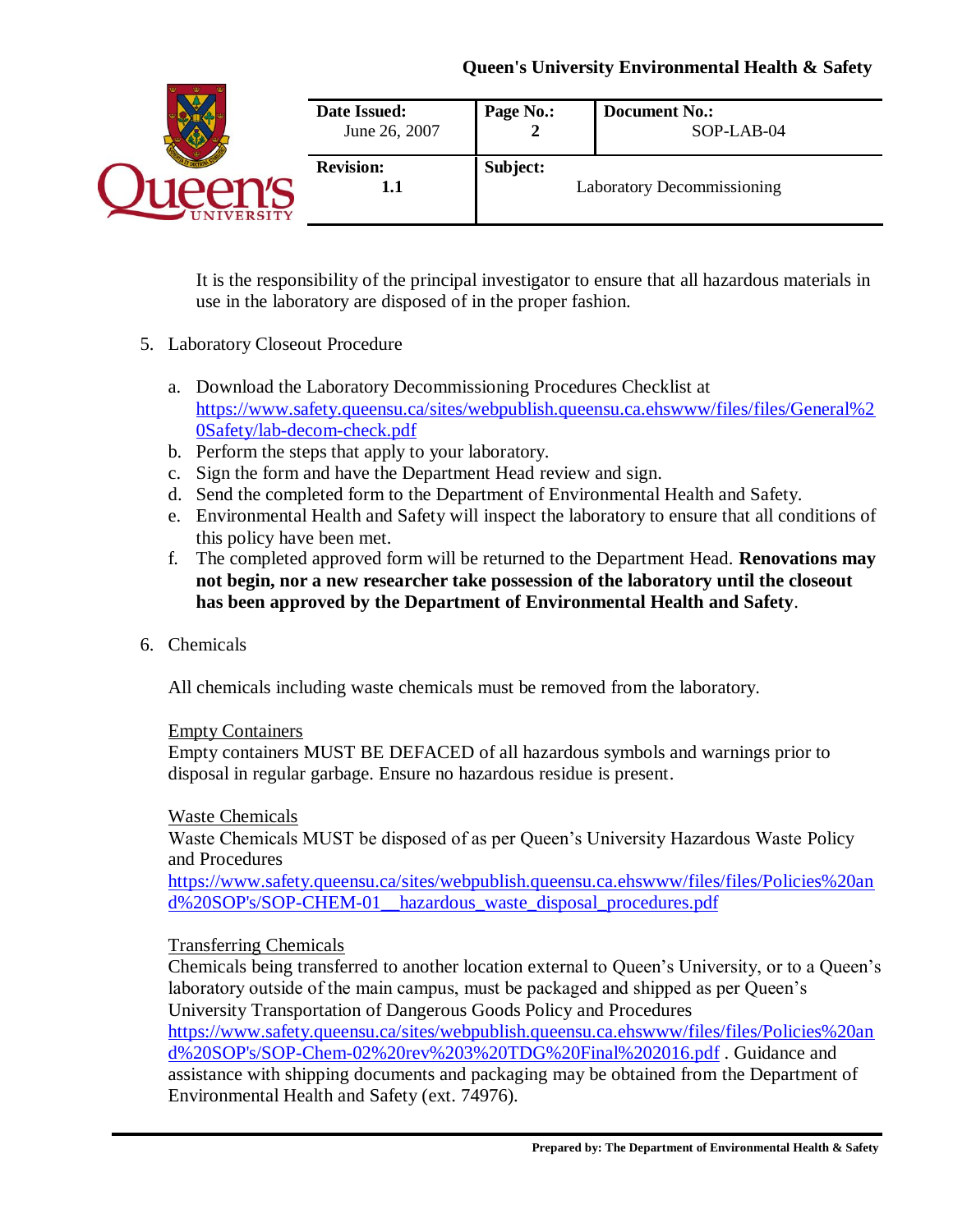| <b>INIVERSITY</b> | Date Issued:<br>June 26, 2007 | Page No.: | <b>Document No.:</b><br>SOP-LAB-04 |
|-------------------|-------------------------------|-----------|------------------------------------|
|                   | <b>Revision:</b><br>1.1       | Subject:  | <b>Laboratory Decommissioning</b>  |

For renovations, transfer chemicals to a temporary storage area. Use appropriate secondary containments when transferring chemicals.

### Gas Cylinders

Large gas cylinders must be returned to the supplier prior to vacating the laboratory. Cylinders that are not returnable (e.g. lecture bottles) must be disposed of as per Queen's University Hazardous Waste Policy and Procedures

[https://www.safety.queensu.ca/sites/webpublish.queensu.ca.ehswww/files/files/Policies%20an](https://www.safety.queensu.ca/sites/webpublish.queensu.ca.ehswww/files/files/Policies%20and%20SOP) [d%20SOP's/SOP-CHEM-01\\_\\_hazardous\\_waste\\_disposal\\_procedures.pdf](https://www.safety.queensu.ca/sites/webpublish.queensu.ca.ehswww/files/files/Policies%20and%20SOP)

### 7. Radioisotopes

### Inventory

All radioactive stocks and/or sealed sources must either be transferred to another authorized permit holder or disposed of through the Department of Environmental Health and Safety as per Queen's University disposal procedures for radioisotopes. The University Radiation and Laser Safety Officer must be notified prior to the transfer.

### Decontamination

A thorough contamination survey (swipe tests) must be completed. All bench tops, floors, storage areas and equipment must be surveyed. Areas that exceed the criteria in the Radiation Safety Manual must be decontaminated and reswiped. Records, including scintillation counter printout must be forwarded to the Department of Environmental Health and Safety with the Laboratory Decommissioning Procedures Checklist.

### Waste

All radioactive waste must be disposed of through the Department of Environmental Health and Safety as per Radiation Safety Policy and Procedures Manual (Section 12)

### Signage

All radioactive warning signs must be removed (including door signs, storage/work area stickers)

### 8. Biohazardous Material

a. If moving within Queen's University, apply for an amendment to your biohazard permit using the form at [https://www.safety.queensu.ca/biosafety/biosafety-forms-and](https://www.safety.queensu.ca/biosafety/biosafety-forms-and-processes)[processes](https://www.safety.queensu.ca/biosafety/biosafety-forms-and-processes)